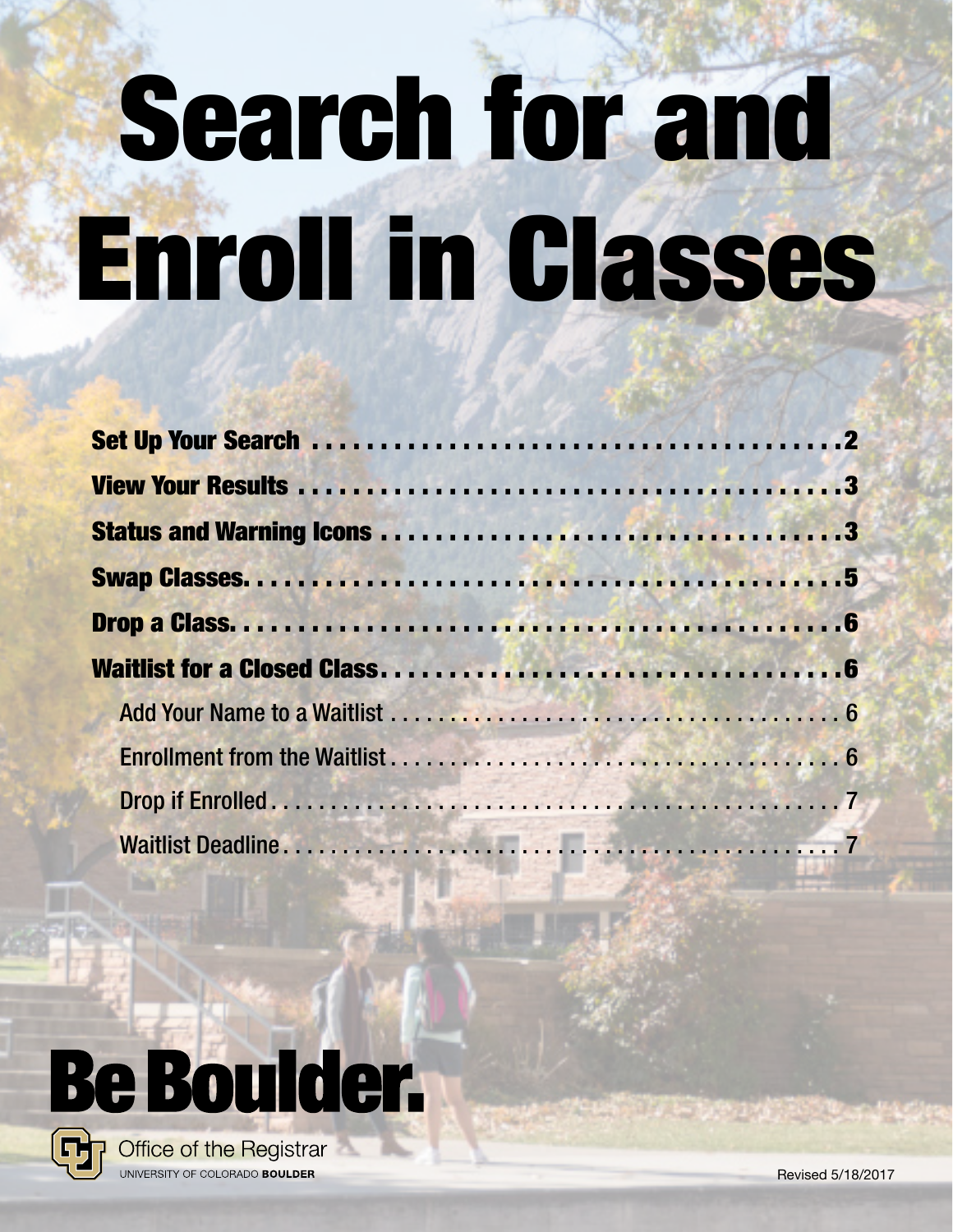# View Your Enrollment Dates

<span id="page-1-0"></span>To check your enrollment dates, log in to [MyCUInfo](http://mycuinfo.colorado.edu) and click Your Enrollment Dates. If prompted, select the term you're enrolling in, then click **Continue**. All times are in [Mountain Time](https://en.wikipedia.org/wiki/Mountain_Time_Zone).

# Search for Classes

## Set Up Your Search

- 1) Log in to [MyCUInfo.](http://mycuinfo.colorado.edu)
- 2) Click Register for Classes.
- 3) If prompted, select the term you're enrolling in, then click **Continue**.

**NOTE:** You must complete your preregistration items before you can access the next webpages.

- 4) The **Add Classes** webpage includes a search block, your shopping cart and your class schedule. Don't be surprised if you see a class or two already in your schedule; some programs pre-enroll their students in core classes.
- 5) Click **Search** to access the advanced class search.
- 6) When searching for classes, be as specific as you can. If your search is too general, you'll get an error message telling you to specify additional search criteria.
	- a) Campus: Select **Boulder Main Campus**.
	- b) Subject: Click **Select Subject** to browse for the subject you want, or enter the four-letter subject area if you know it (e.g., PSYC for Psychology courses).
	- c) Course Number: If you know the course you're looking for, enter the four-digit course number (e.g., 1234 for PSYC 1234). If not, leave this blank and provide additional search criteria.
	- d) Course Career: Most students will choose **Undergraduate**.
	- e) Checkboxes:
		- i) Show Open Classes Only: Select to exclude classes that are already full.
		- ii) Show Schedule Conflict Indicator: Select to see a warning if you're trying to enroll in a class that has a time conflict with a class you're already enrolled in.
	- f) Click **Additional Search Criteria** to expand the menu. Use these to limit your search to classes that, for instance, fulfill your program's core requirements, meet during specific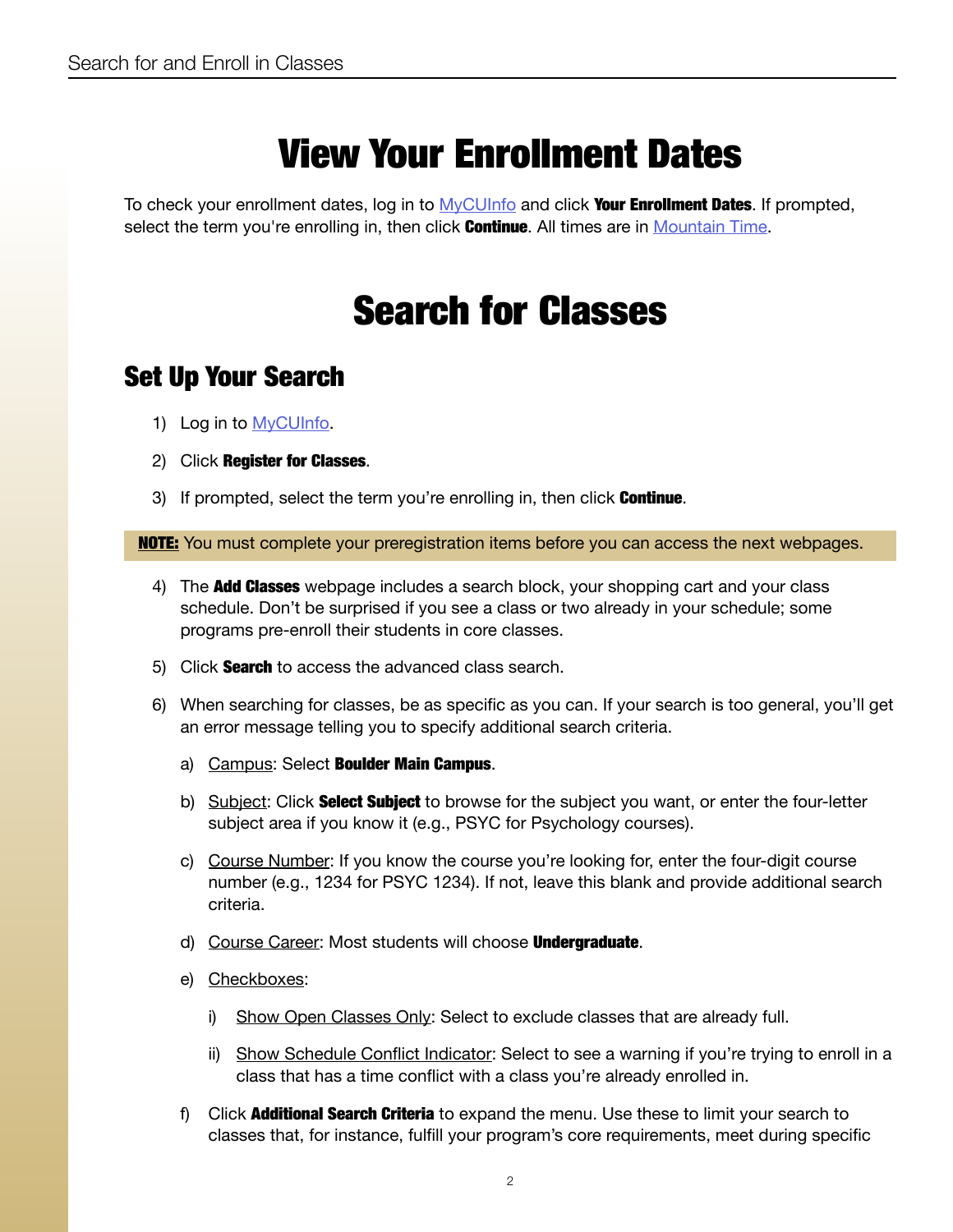<span id="page-2-0"></span>times of day or on specific days of the week, or offer a certain number of credits.

- i) Class Attribute (Core, GT, Honors etc.): Select **Boulder A&S Core Requirements** if you're trying to find courses that meet your college/school/program's core requirements.
- ii) Course Attribute Value: Select the specific core requirement you're trying to fulfill.
- g) When finished, click **Search**.

### View Your Results

1) On the **Search Results** webpage, click the course title to see the class(es) offered this term and other high-level information about each class, including meeting days and times, room number, instructor and number of available seats.

**NOTE:** You may be unable to enroll in a class if the number of available seats is zero, if there's an enrollment restriction you don't meet, or if department/instructor consent is required.

- 2) Click on the class number or section number to open the **Class Detail**, which includes the course's description, COF eligibility, class components (e.g., lab, recitation, studio) and enrollment requirements (e.g., prerequisites, restricted to department majors only, etc.).
- 3) When finished, don't use your browser's back button! To return to the **Search Results** webpage, click View Search Results.

## Status and Warning Icons

Indicators are displayed as symbols with the following status:

- Open: The class is open; seats are available.
- Closed: The class is closed; you cannot enroll in it.
- Closed Wait List: The class is closed, but a waitlist exists.
- **Schedule Conflict**: There's a schedule conflict between the class and one you're already enrolled in.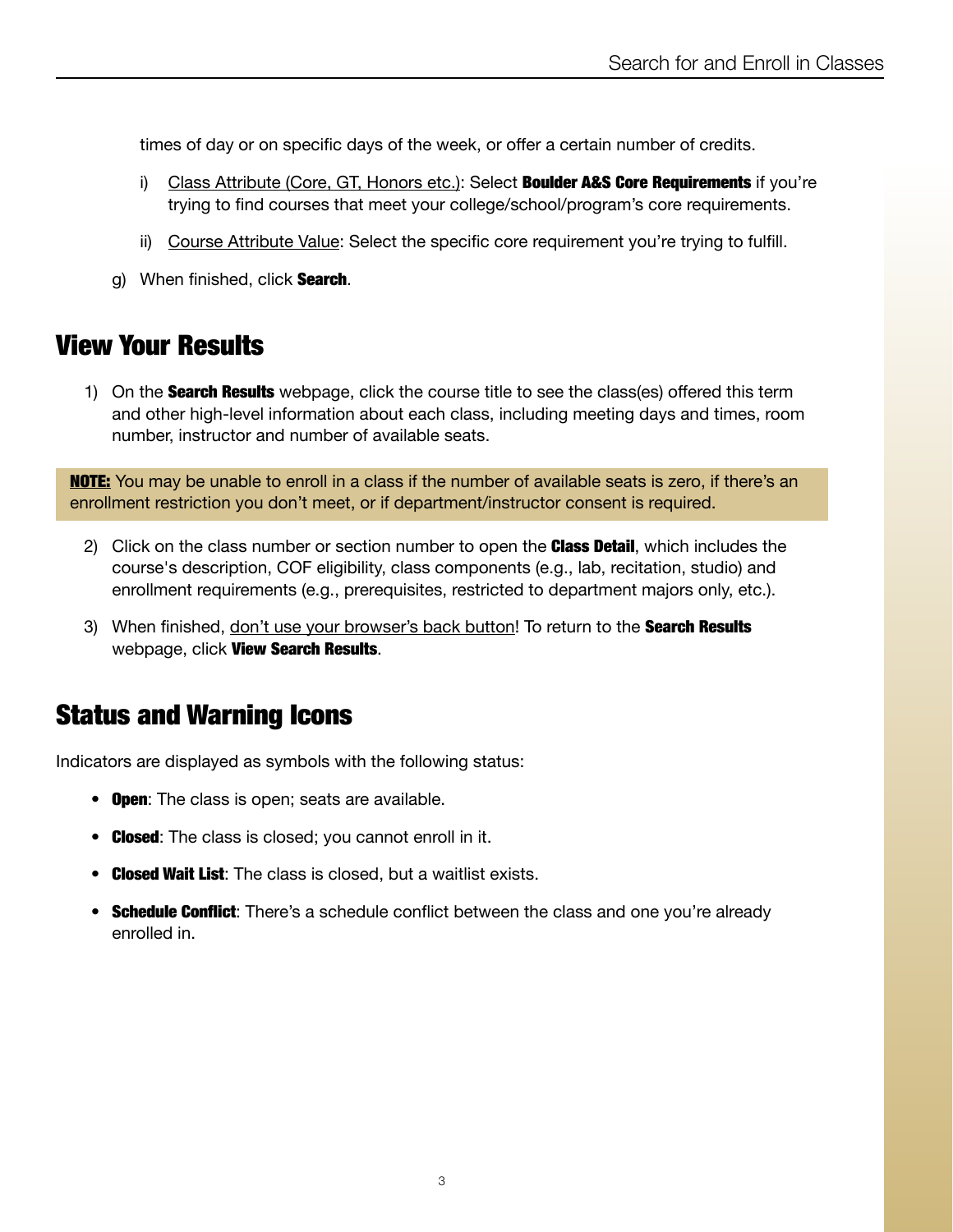# <span id="page-3-0"></span>Add a Class to Your Shopping Cart

When you find a class you want:

- 1) Check to see if it's available (status reads **Open**). If it is, click **Select**.
- 2) If the class has additional class components (e.g., a lab or recitation), you'll see a **Related Class Sections** webpage.
	- a) Select a class component from the list (check for the **Open** status).
	- b) Click Next.
- 3) On the **Enrollment Preferences** webpage:
	- a) Select the grading method (e.g., Letter, No Credit or Pass/Fail). If you need to, you can change this selection until the third Friday of the term.
	- b) Click **Next**.
- 4) If successful, a message confirms that the class has been added to your shopping cart.
- 5) You can now either search for another course or, if you're in your enrollment dates, start enrolling in classes.

## <span id="page-3-1"></span>Enroll in Classes

If your enrollment dates have begun and you've completed the online New Student Welcome [Experience,](http://learn.colorado.edu) then you're ready to enroll in classes.

- 1) Log in to [MyCUInfo.](http://mycuinfo.colorado.edu)
- 2) Click Register for Classes.
- 3) If prompted, select the term you're enrolling in, then click **Continue**.
- 4) Scroll down to view your shopping cart.
- 5) Click the checkbox next to the classes you want to enroll in.
- 6) Click Add Selected Classes.
- 7) If you get an error message, read the description for details. If not, confirm your selection(s), and click Finish Enrolling.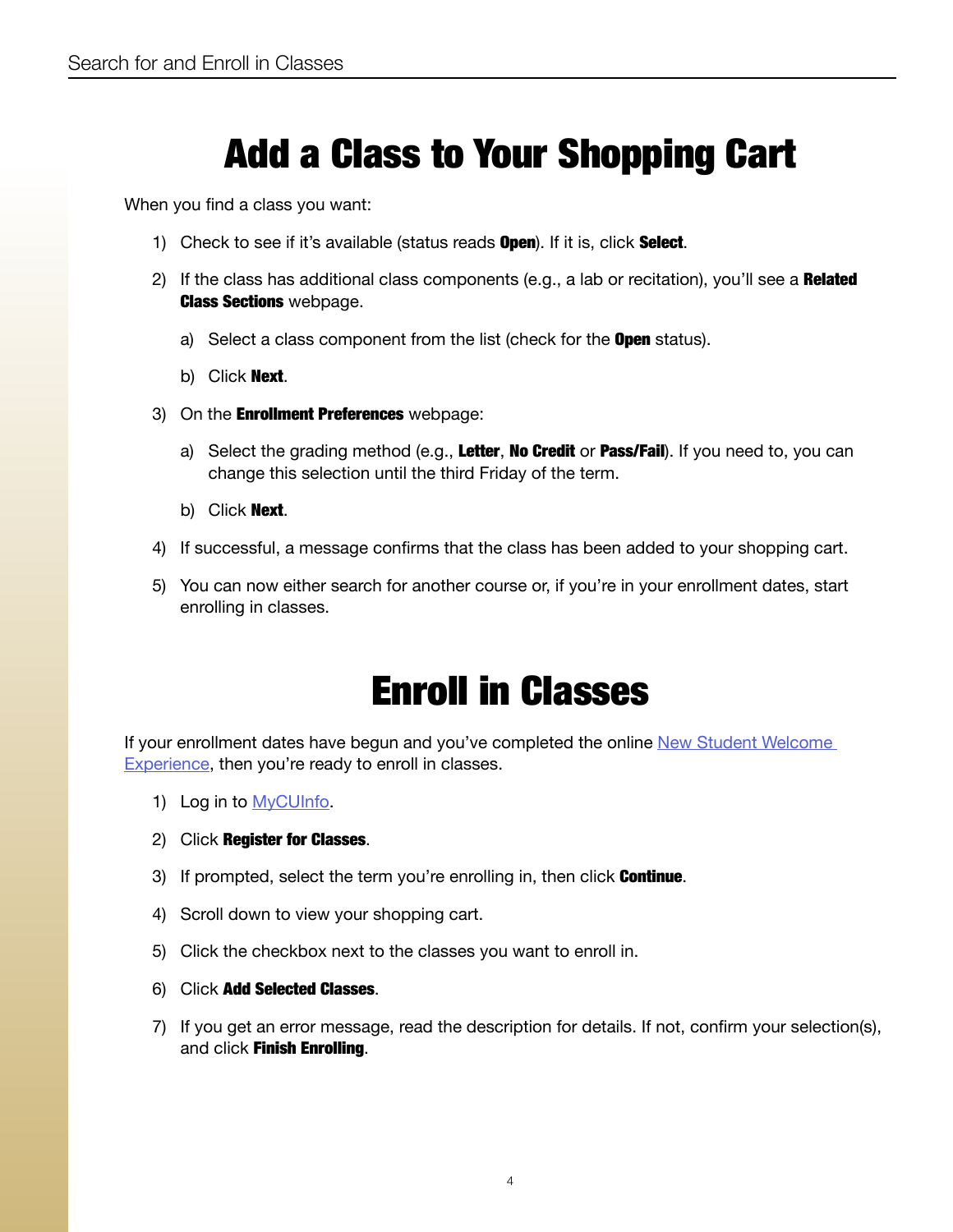# View Your Schedule

<span id="page-4-0"></span>There are two easy ways to view your schedule. If prompted, select the term you're looking for, then click Continue.

- Option 1: Log in to  $MyCUInfo$ ; click **Register for Classes**. Click **Menu** in the upper right, then click My Class Schedule.
- Option 2: Go to your MyCUInfo homepage and scroll down to view the **Schedule** tab.

# Change Your Schedule

## Swap Classes

You can simultaneously drop a class you're enrolled in and add yourself to a different class.

**NOTE:** If you're enrolled in a multiple-component class (e.g., lecture/lab, lecture/recitation, etc.), and you want to switch one of those sections with a section that's closed with a waitlist, you can't use the swap function without losing your place in your current section.

- 1) First, follow the steps on [page 4](#page-3-0) to add the new class to your shopping cart (this speeds up the swap process).
- 2) Under Menu, click Swap.
- 3) Confirm that you're in the appropriate term.
- 4) Under **Swap This Class**, click on the **Select from your schedule** dropdown, then select the class you want to drop.
- 5) Under **With This Class**, click on the **Select from Shopping Cart** dropdown, then select the new class. Then click **Select**.
- 6) Review your selections, then click **Finish Swapping** at the bottom of the webpage.
	- a) If it worked, you'll see this message: **Success: This class has been replaced**.
	- b) If not, read the error message for more information.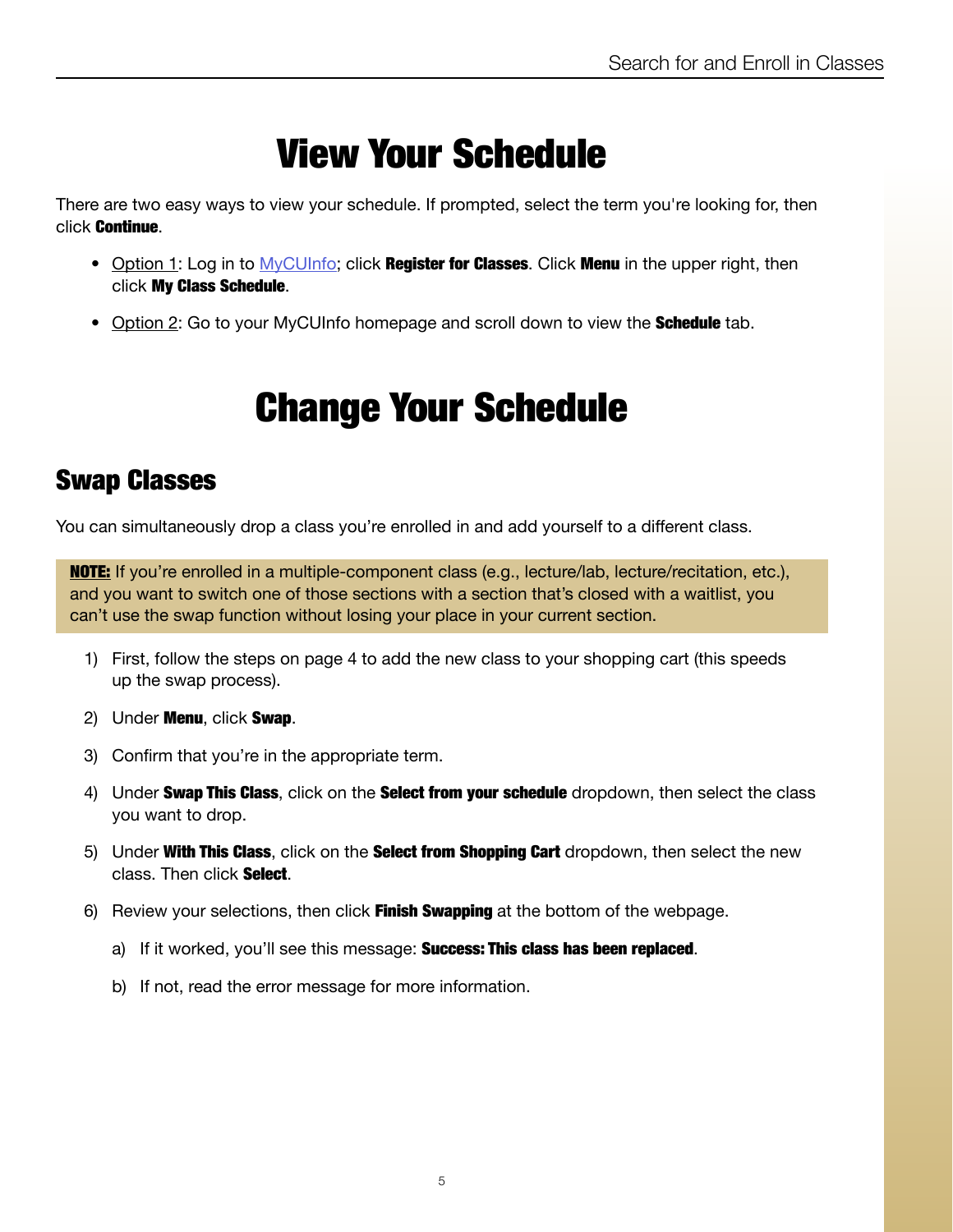## <span id="page-5-0"></span>Drop a Class

If you decide to drop one or more of your enrolled or waitlisted classes:

- 1) Under Menu, click Drop.
- 2) Click the checkbox next to the class(es) you'd like to drop.
- 3) Click Drop Selected Classes.
- 4) Review your selection, then click Finish Dropping.

**NOTE:** If you need to drop all of your classes, please see the [Withdraw from CU](http://www.colorado.edu/registrar/students/withdraw-cu) webpage.

## Waitlist for a Closed Class

#### Add Your Name to a Waitlist

Closed classes with a waitlist have a status of Closed Wait List Available, and show the number of students on the waitlist.

If a student who has enrolled in the class drops out, the next person in line is automatically enrolled if all enrollment requirements are met.

To add your name to a class waitlist:

- 1) Click **Select** to add the class to your shopping cart.
- 2) On the **Class Preferences** webpage:
	- a) Click the checkbox next to **Wait list if class is full**.
	- b) Click **Next**.
- 3) If it worked, you'll see a message confirming that you've been added to the waitlist.

See the [Waitlist for a Closed Class](http://www.colorado.edu/registrar/students/registration/enroll/waitlist) webpage for information about waitlist types and waitlisted classes's impact on your credit load.

#### Enrollment from the Waitlist

Placing your name on a waitlist does not guarantee that you will be enrolled in the class, even if you're first on the list. If a space opens up in the class, you'll be enrolled automatically if you meet the enrollment requirements. Check your colorado.edu email and your schedule regularly to see if you've been enrolled.

**NOTE:** If you don't attend a class you've been enrolled in and you don't drop it by the drop deadline, you'll receive an F for the class.